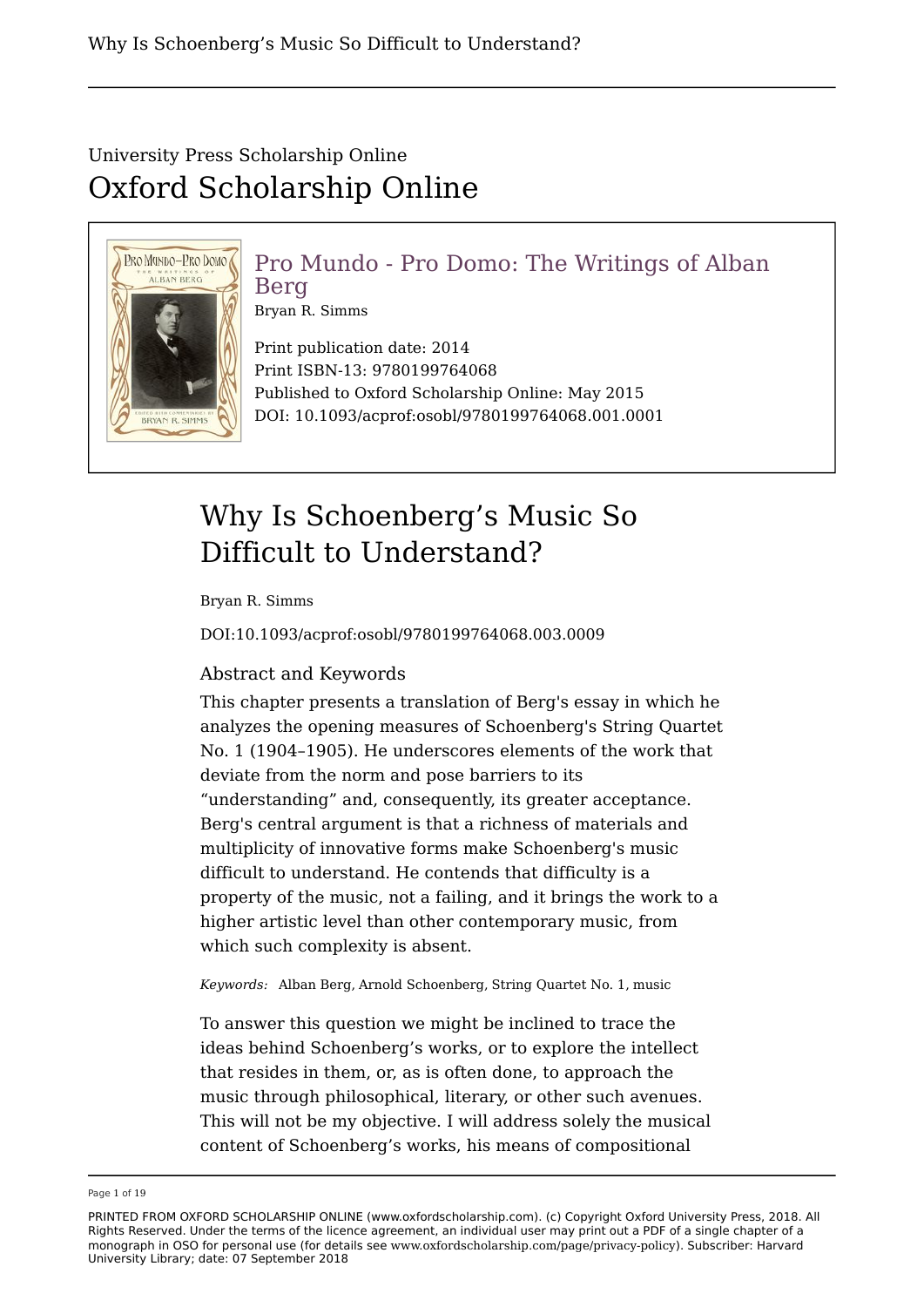expression, which must be regarded, as can be assumed in the language of every work of art, as uniquely suited to the object that is represented. To fully understand this language and to **(p.184)** grasp its details implies, in general, being able to recognize the beginning, middle, and end of every melody, to hear the simultaneity of voices not as chance phenomena but as harmonies and harmonic progressions, and to perceive the small and large relationships and contrasts as such; in short, being able to follow a piece of music as one follows the words of a poem written in a language that one knows perfectly. He who possesses this gift has the ability to think musically, which is tantamount to understanding a work. So it seems that the question posed at the outset of this essay will be answered if we succeed in testing the intelligibility of Schoenberg's means of compositional expression and then drawing conclusions on the extent to which this can be grasped.

I will do this on the basis of a single Example [Schoenberg's String Quartet no. 1, op. 7, mm. 1–10], since much can be achieved by a detailed examination. I have chosen this Example at random, and there are few passages in Schoenberg's works that would not be just as good for such an investigation.

Page 2 of 19

PRINTED FROM OXFORD SCHOLARSHIP ONLINE (www.oxfordscholarship.com). (c) Copyright Oxford University Press, 2018. All Rights Reserved. Under the terms of the licence agreement, an individual user may print out a PDF of a single chapter of a monograph in OSO for personal use (for details see www.oxfordscholarship.com/page/privacy-policy). Subscriber: Harvard University Library; date: 07 September 2018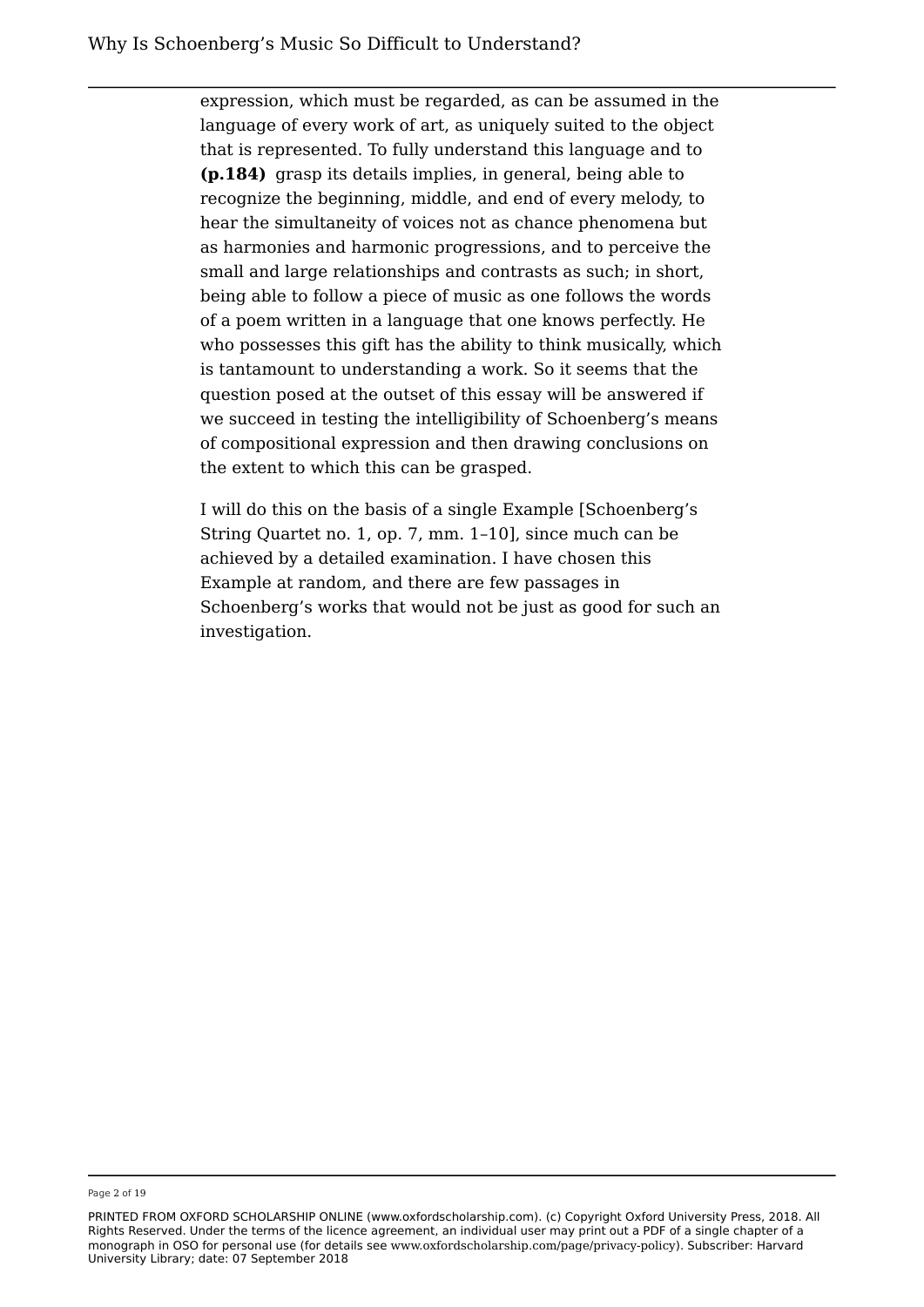### Why Is Schoenberg's Music So Difficult to Understand?



 **(p.185)** These ten measures that open the D Minor Quartet twenty years after they were composed—may no longer be incomprehensible or especially difficult. But it can still be said about them that if a listener at first hearing recognizes only the main voice, follows it to the end of the ten measures, hears

Page 3 of 19

PRINTED FROM OXFORD SCHOLARSHIP ONLINE (www.oxfordscholarship.com). (c) Copyright Oxford University Press, 2018. All Rights Reserved. Under the terms of the licence agreement, an individual user may print out a PDF of a single chapter of a monograph in OSO for personal use (for details see www.oxfordscholarship.com/page/privacy-policy). Subscriber: Harvard University Library; date: 07 September 2018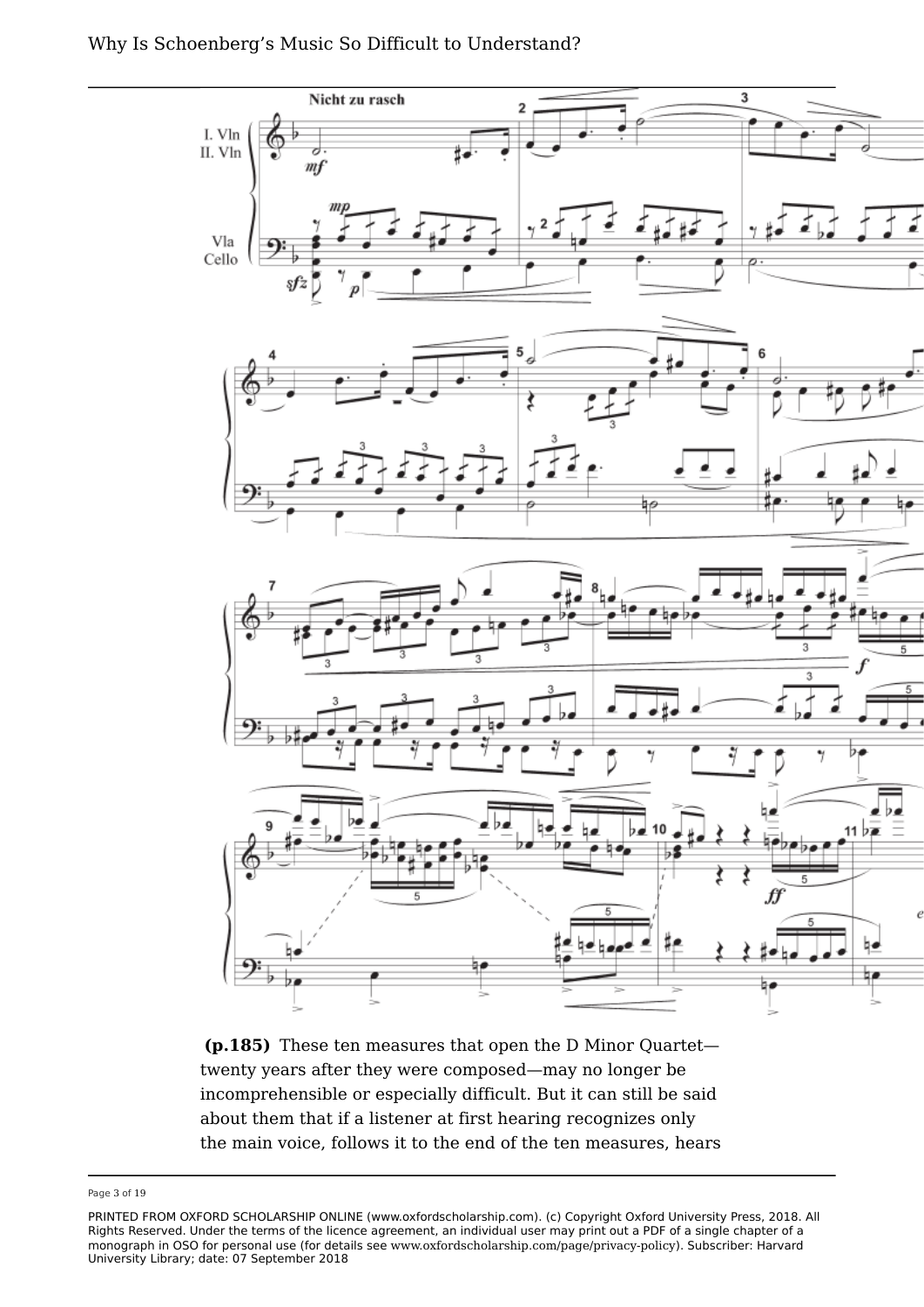this as a single melody—which it certainly is—and demands that it be as singable as the beginning of a Beethoven quartet, the listener so engaged will meet with difficulties of understanding even in the third measure. The ear preconditioned to melody whose most essential property is periodic symmetry of construction and to thematic organization that moves in units of even-numbered measures (a type of structure that with few exceptions dominated all of music for the last 150 years) questions the rightness of the opening measures of a melody that consists, contrary to expectations, of 2½-measure phrases.



A thematic structure that avoids two- or four-measure phrases is certainly nothing new. Quite the opposite. [Ludwig] Bußler rightly said that "the very greatest masters of form (he meant Mozart and Beethoven) love free and bold constructions and do not always force themselves into the framework of evennumbered metric units."<sup>20</sup> But how rarely do we find this [freedom and boldness] among the classicists (Schubert possibly excepted), and how readily was the freedom that was so evident in the eighteenth century and before forgotten in the music of the romantic era (except for Brahms's folk-song melodies), even by Wagner and the entire New German School. Even the *Heldenleben* theme [by Richard Strauss], seemingly so bold for its time, is entirely made from two- or four-measure units, and these lead after the typical sixteenmeasure opening to a literal repeat of the first phrase, which is the surest means of promoting understanding. Even the music of Mahler and Debussy—the latter a master in a different style from the same period—has melodies almost entirely made from even-numbered metric units. The sole exception (other than Schoenberg) is Reger, who preferred fairly free structures, like prose, as he put it. $^{\ast 21}$  This is the reason for the relatively limited accessibility of his music: the only reason, let me say, because other features—themes (motivic development of long phrases) and harmonies, not to

Page 4 of 19

PRINTED FROM OXFORD SCHOLARSHIP ONLINE (www.oxfordscholarship.com). (c) Copyright Oxford University Press, 2018. All Rights Reserved. Under the terms of the licence agreement, an individual user may print out a PDF of a single chapter of a monograph in OSO for personal use (for details see www.oxfordscholarship.com/page/privacy-policy). Subscriber: Harvard University Library; date: 07 September 2018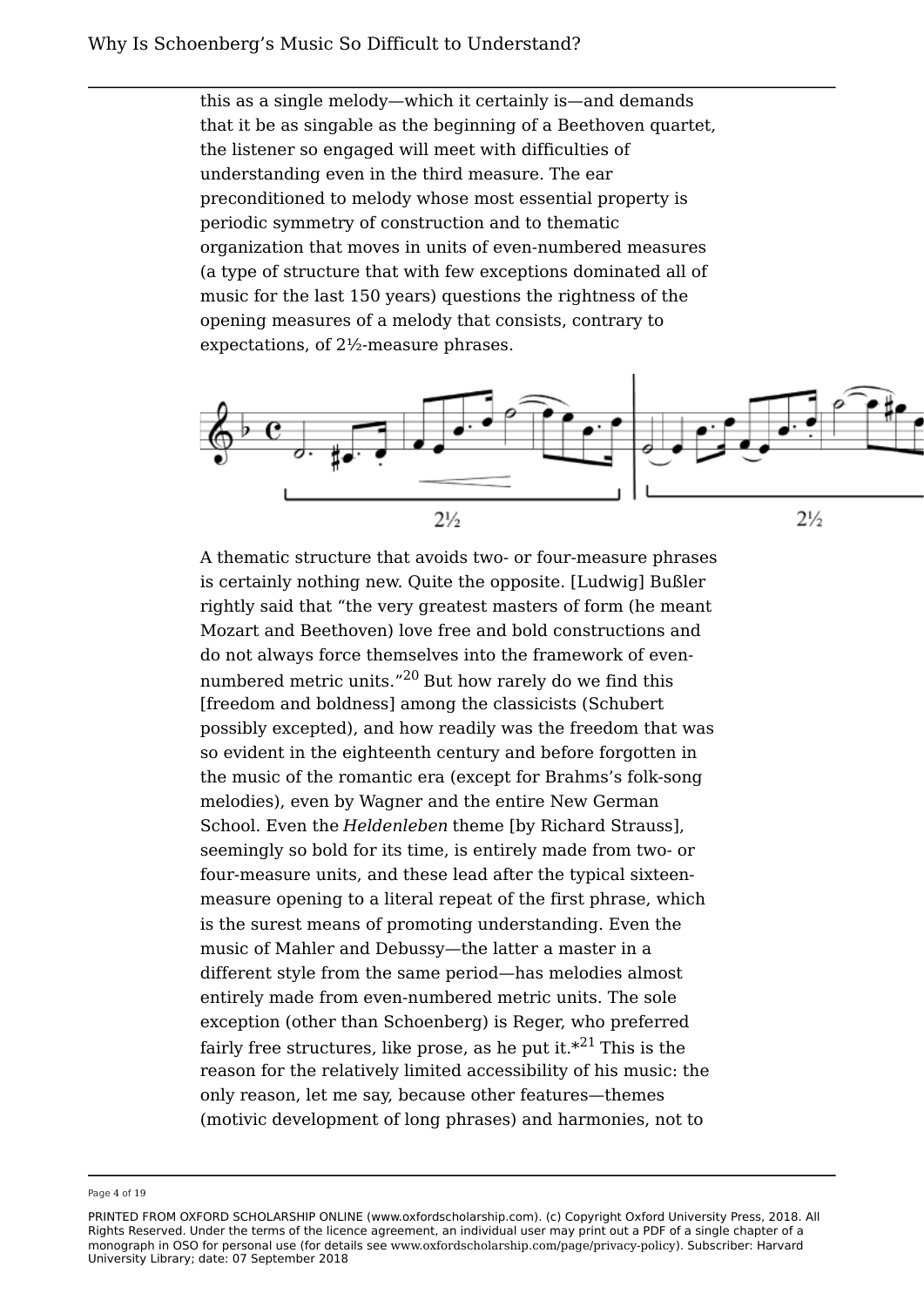mention **(p.186)** his contrapuntal style—would not hinder the understanding of his musical language.

Given these circumstances it is clear that a music that admits asymmetry and free structure in themes—and this is perhaps the most essential feature of Schoenberg's style—as readily as two-, four-, and eight-measure divisions will be difficult or (as in his more recent works) incomprehensible.

Such a theme—returning now to our single Example undergoes an exceedingly rapid development that corresponds to its energetic and stormy character. The phrase that was itself scarcely graspable in rhythm [mm. 1–3] makes use of its right to variation and appears in its second repetition [mm. 7– 8] in this abbreviated form.



Here the listener loses the thread, even before the first melodic climax is reached two measures later.



The sixteenth-note motive here may seem to have come from the blue, but it is simply the natural melodic continuation of the main theme (obtained, to be sure, by variation). As is evident still today from performances of the Quartet, it is just this succession of chromatic leaps of the seventh that poses a nearly insurmountable barrier to the understanding of the listener, who is accustomed to a slow development of a theme or one that is created by sequences and unvaried repetitions. As these sixteenth-note figures hurry by, the listener is rarely able to relate them to a chordal basis, which certainly is present, and he loses his last point of orientation: interpreting the passage at least in terms of its approaching cadential function, or hearing it simply as a caesura or climax. It seems to him instead to be an arbitrary assemblage of "cacophonies" produced by a senseless zigzag in Violin I. He cannot possibly follow its continuation, which reveals a new and related thematic form based on the richest motivic work, which after

Page 5 of 19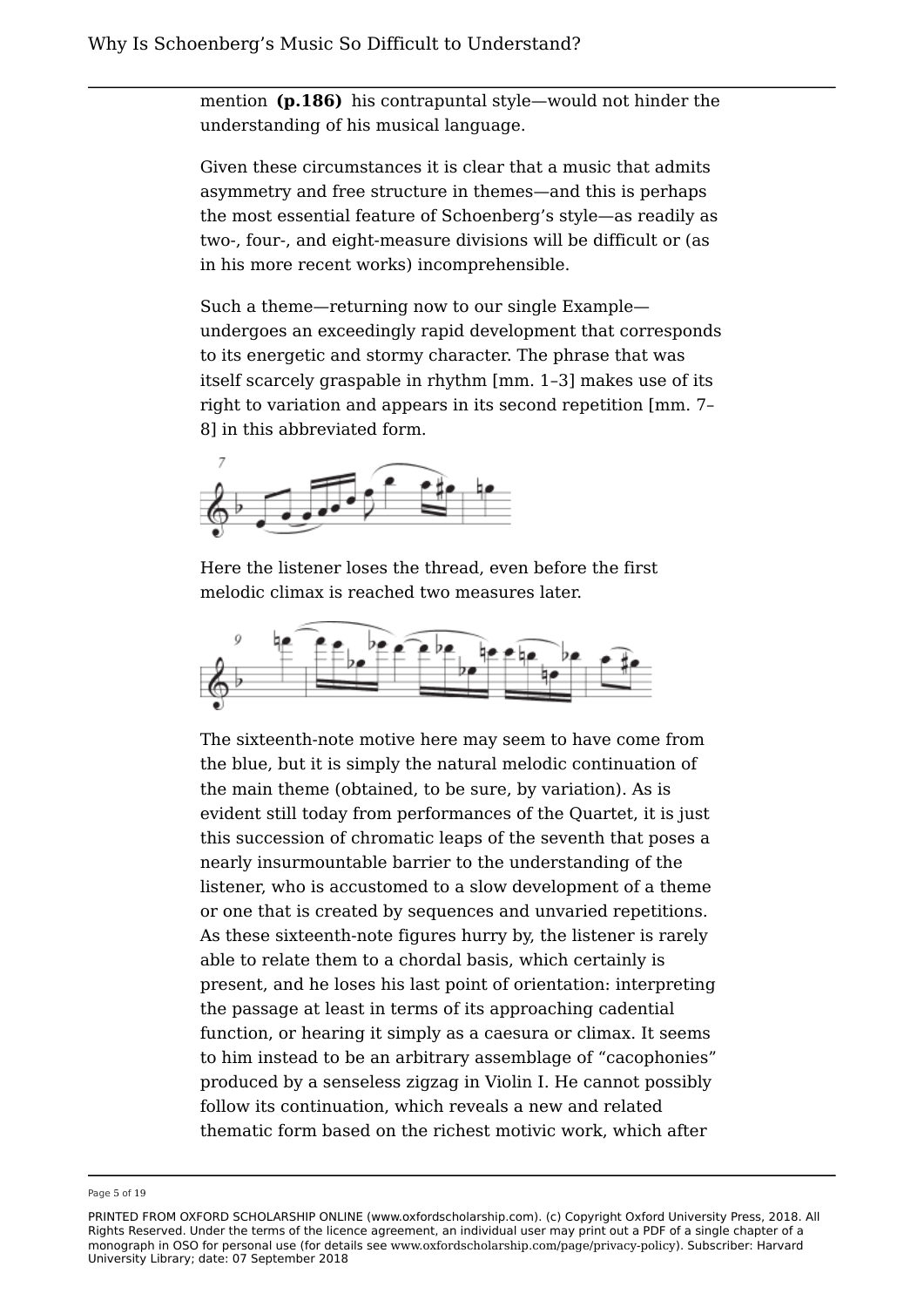nineteen additional measures leads [at m. 30] to a repetition of the main theme (in E♭!).

How much easier it would be for this listener if everything that proved difficult was removed, if the beginning of the quartet had taken the form that follows—*please (p.187) forgive me this atrocity!*—which intentionally avoids richness of rhythmic structure, motivic variation, and thematic work and preserves only the number of measures and succession of tones of a melodic inspiration that even these mutilations cannot destroy.



Here the asymmetry of the original is removed and the twomeasure phrases so satisfying to the densest of listeners are restored; motivic and rhythmic development goes nice and slow, and every possibility for variation is avoided. Sixteenth notes, which could trip us up in a fast *alla breve* movement,<sup>22</sup> are entirely absent, and with them the last stumbling block the difficulty of those chromatic leaps of the seventh presented melodically—is swept aside, leaving a motion that does not exceed eighth notes and harmonies that change every half note. And just so there will be no danger of lack of understanding for this distorted theme, it is given a literal repeat in the main key immediately after its end. And to add to a general accessibility bordering on the popular, all polyphony is avoided, replaced by the simplest conceivable accompaniment.

How different is Schoenberg! "To penetrate the psychology of his creations, the sketchbooks, which he used exclusively during the epoch of this quartet, are of the greatest value. No one who has examined them will be able to say that

Page 6 of 19

PRINTED FROM OXFORD SCHOLARSHIP ONLINE (www.oxfordscholarship.com). (c) Copyright Oxford University Press, 2018. All Rights Reserved. Under the terms of the licence agreement, an individual user may print out a PDF of a single chapter of a monograph in OSO for personal use (for details see www.oxfordscholarship.com/page/privacy-policy). Subscriber: Harvard University Library; date: 07 September 2018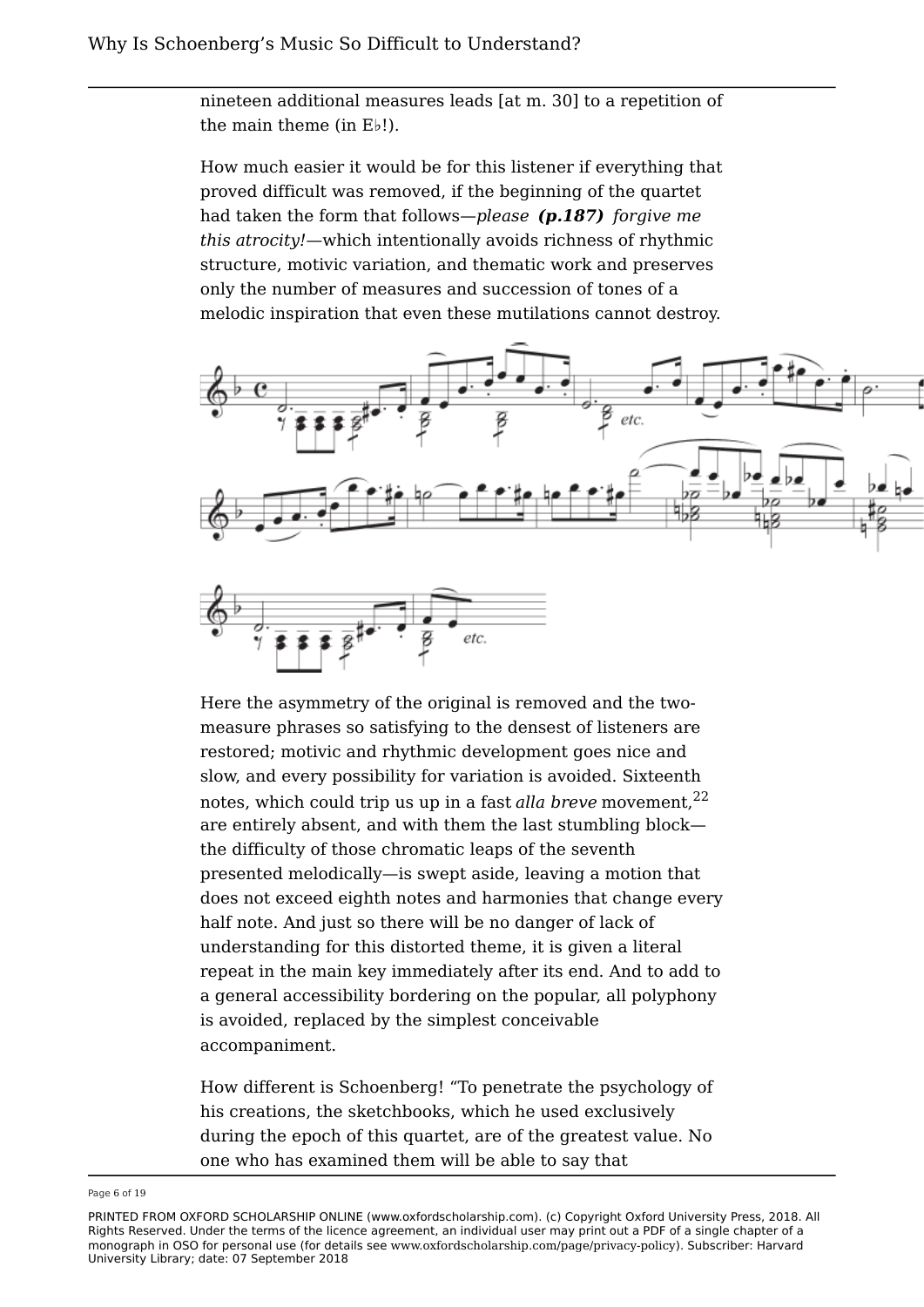Schoenberg's music is contrived, intellectualized, or any other such slogan used to deny the superiority of his overflowing fantasy." Because "*every thematic idea is conceived of immediately with all of its counter themes*."\* 23

And all these are to be heard! The eloquent melody of the middle voice at the very beginning of the quartet—

#### **(p.188)**



—might be overlooked without damage to the total impression. This melody—built exceptionally from one- or two-measure units—is counterpointed with the first five-measure phrase of the violin theme. But it is impossible to correctly grasp even the beginning of the main idea if one overlooks the expressive melody in the bass voice, which could easily happen on account of its division into two units now of three measures each.



To avoid this oversight—if one does not feel the beauty of such a theme (and of the music in general) with the heart—requires a faculty of hearing that, at the minimum, can distinguish among voices so finely diverse in character, that can recognize melodic phrases of differing lengths that drop out and reappear at different points within these first six measures, and that can follow their progress as well as understand their formation of harmonies. It also requires a faculty of hearing that receives its most difficult challenge in regard to *rhythm*,

Page 7 of 19

PRINTED FROM OXFORD SCHOLARSHIP ONLINE (www.oxfordscholarship.com). (c) Copyright Oxford University Press, 2018. All Rights Reserved. Under the terms of the licence agreement, an individual user may print out a PDF of a single chapter of a monograph in OSO for personal use (for details see www.oxfordscholarship.com/page/privacy-policy). Subscriber: Harvard University Library; date: 07 September 2018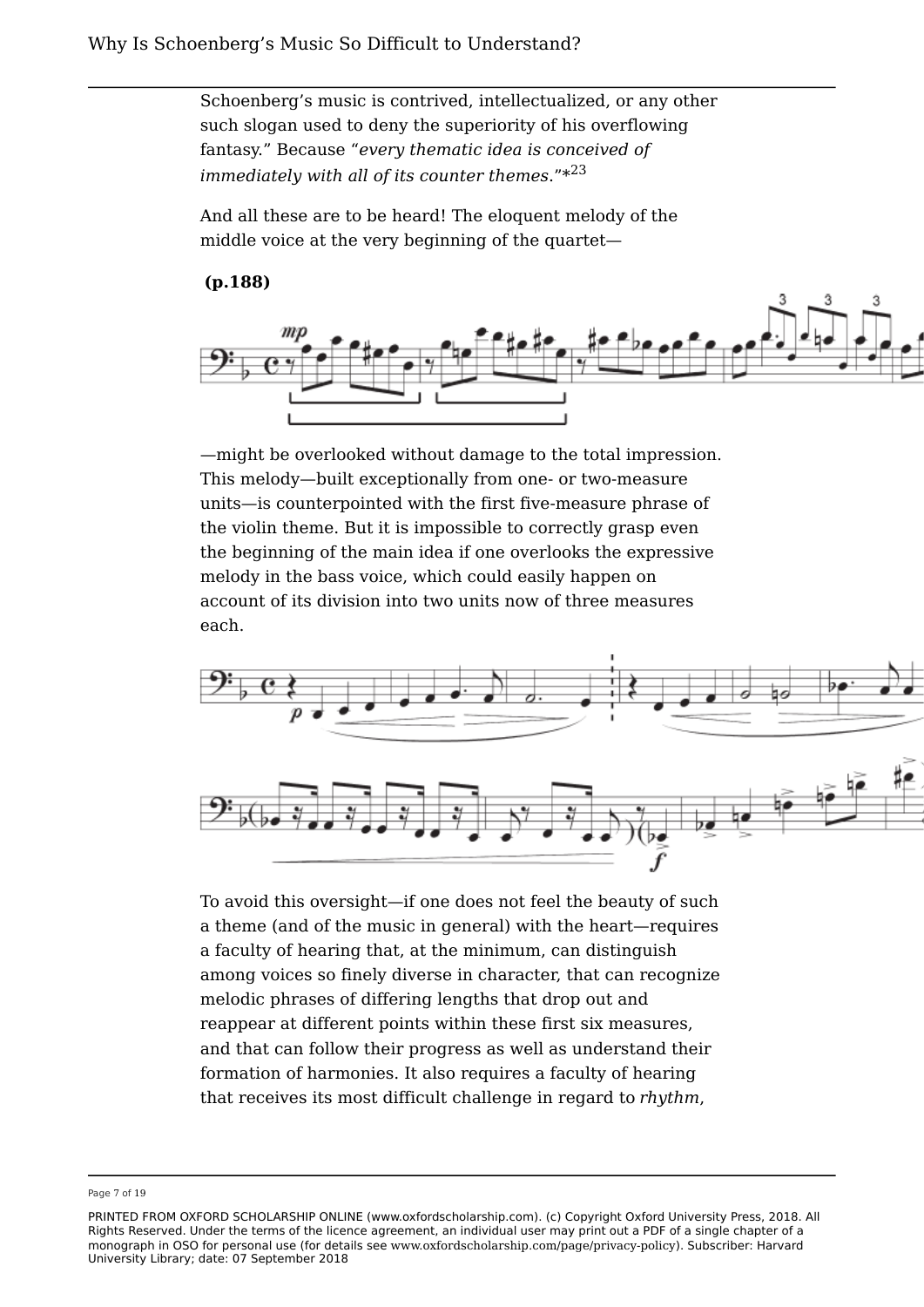which here and generally in Schoenberg's music reveals an unprecedented multiplicity and variety.

We see this in the cello line just cited. Its long-extended opening legato phrases lead in the seventh measure to a skipping dotted-eighth scale,\* which two measures later is joined to a contrasting seven-note theme  $(E_b, Ab, C, F, A, D, F*)$ in weighty quarter notes made of an upward thrusting alternation of fourths and thirds. Here two important motivic elements of the Quartet are introduced. All these rhythmic forms are brought into a contrapuntal connection with the other voices, which are developed using entirely different durational relations.

One would have to be quite deaf or quite malicious to call such music "arrhythmic" when it has such rhythmic richness and concentration in both successive and **(p.189)** simultaneous dimensions.<sup>24</sup> Yes, if by this word it is meant that all temporal and durational relations are "arrhythmic" when they are not derived from mechanical motions (e.g., mill wheel, railroad) or similar bodily ones (march, dance, etc.). Then I could see calling Schoenberg's music this, but also Mozart's and that of all the classical masters, except in their dances and movements (scherzo, rondo, etc.) borrowed from old dance forms.

Or perhaps by the term "arrhythmic" is meant the opposite of the term "rhythm" when not used as a musical concept, but instead (like "ethos" and "cosmos," "dynamics" and "mentality" and other such clichés of our time) as a concept that could serve for anything concerning motion, whether in art or sports, philosophy or industry, world history or finance. Such a usage that does not refer to musical forms in motion but to something vague, not defined by music itself, could be applied to the recent stock-market crash just as well as to the rhythm of a piece of music. It is plainly useless to account for rhythmic phenomena that originate in musical details and spread throughout an entire work. That such a watering-down of concepts could occur—even among composers whose high standing makes it least expected—shows how difficult it is for music to be understood when it has only art as its means of measurement, rather than some "agenda."<sup>25</sup>

Page 8 of 19

PRINTED FROM OXFORD SCHOLARSHIP ONLINE (www.oxfordscholarship.com). (c) Copyright Oxford University Press, 2018. All Rights Reserved. Under the terms of the licence agreement, an individual user may print out a PDF of a single chapter of a monograph in OSO for personal use (for details see www.oxfordscholarship.com/page/privacy-policy). Subscriber: Harvard University Library; date: 07 September 2018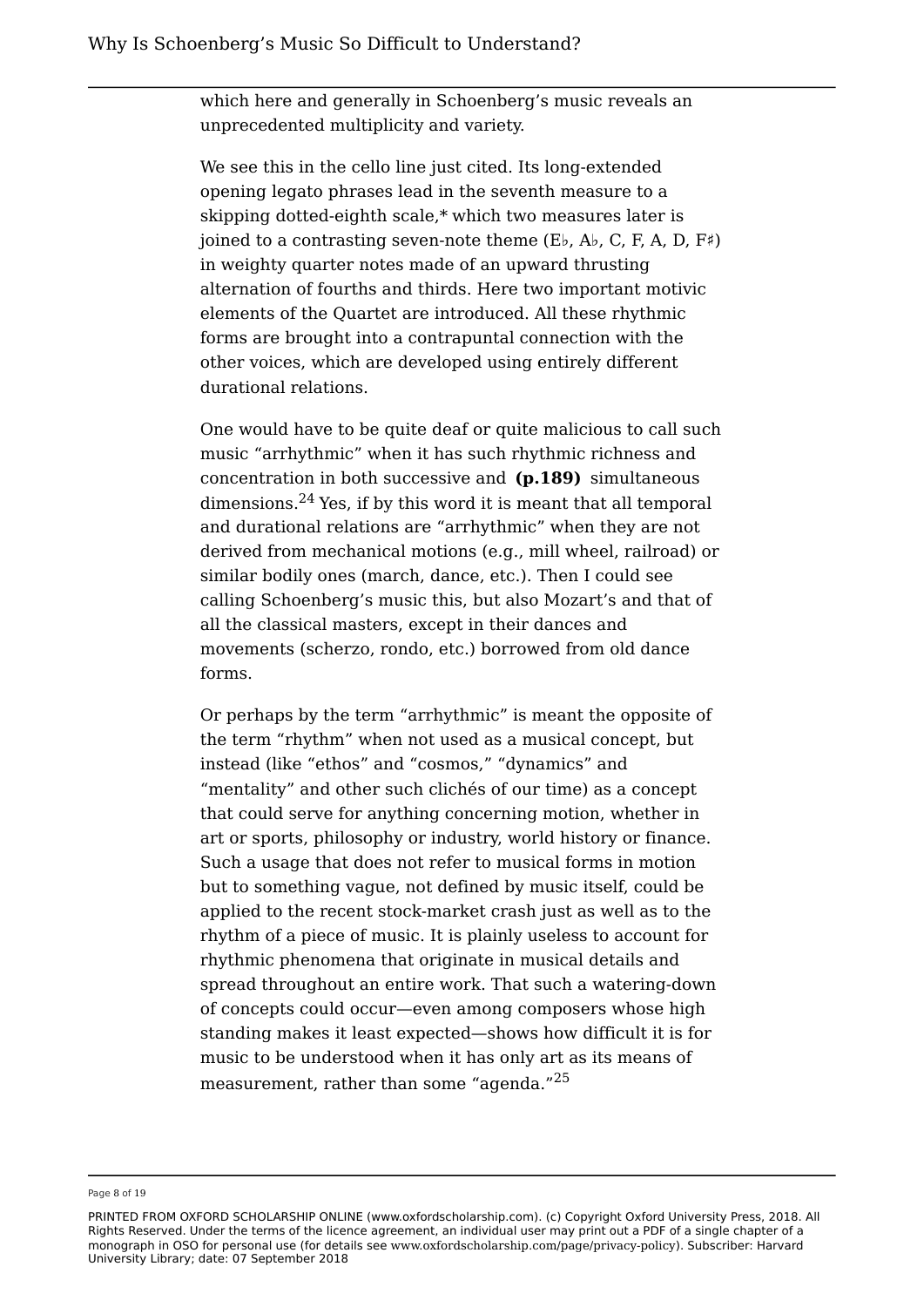So we come once again to the main task of my investigation: to the difficulty of understanding of Schoenberg's music, a difficulty that is produced, as we have seen, by the beautiful abundance of its themes, counterpoint, and rhythm. It remains yet to speak of the harmonic richness of this music, of the immeasurable fullness of chords and chordal connections, which comes from a polyphony (to be discussed presently) that is extraordinary in contemporary music. This polyphony is the outcome of juxtaposing voices that are characterized especially by an unprecedented mobility of melodic line. Like everything else, this superabundance of harmonic activity is destined to be misunderstood—and just as falsely!

The strict choralelike setting below does not contain, as might be thought, the chords of an adagio unfolding in leisurely curves. No, it is simply the harmonic skeleton of the muchdiscussed opening of the Quartet.



Page 9 of 19

PRINTED FROM OXFORD SCHOLARSHIP ONLINE (www.oxfordscholarship.com). (c) Copyright Oxford University Press, 2018. All Rights Reserved. Under the terms of the licence agreement, an individual user may print out a PDF of a single chapter of a monograph in OSO for personal use (for details see www.oxfordscholarship.com/page/privacy-policy). Subscriber: Harvard University Library; date: 07 September 2018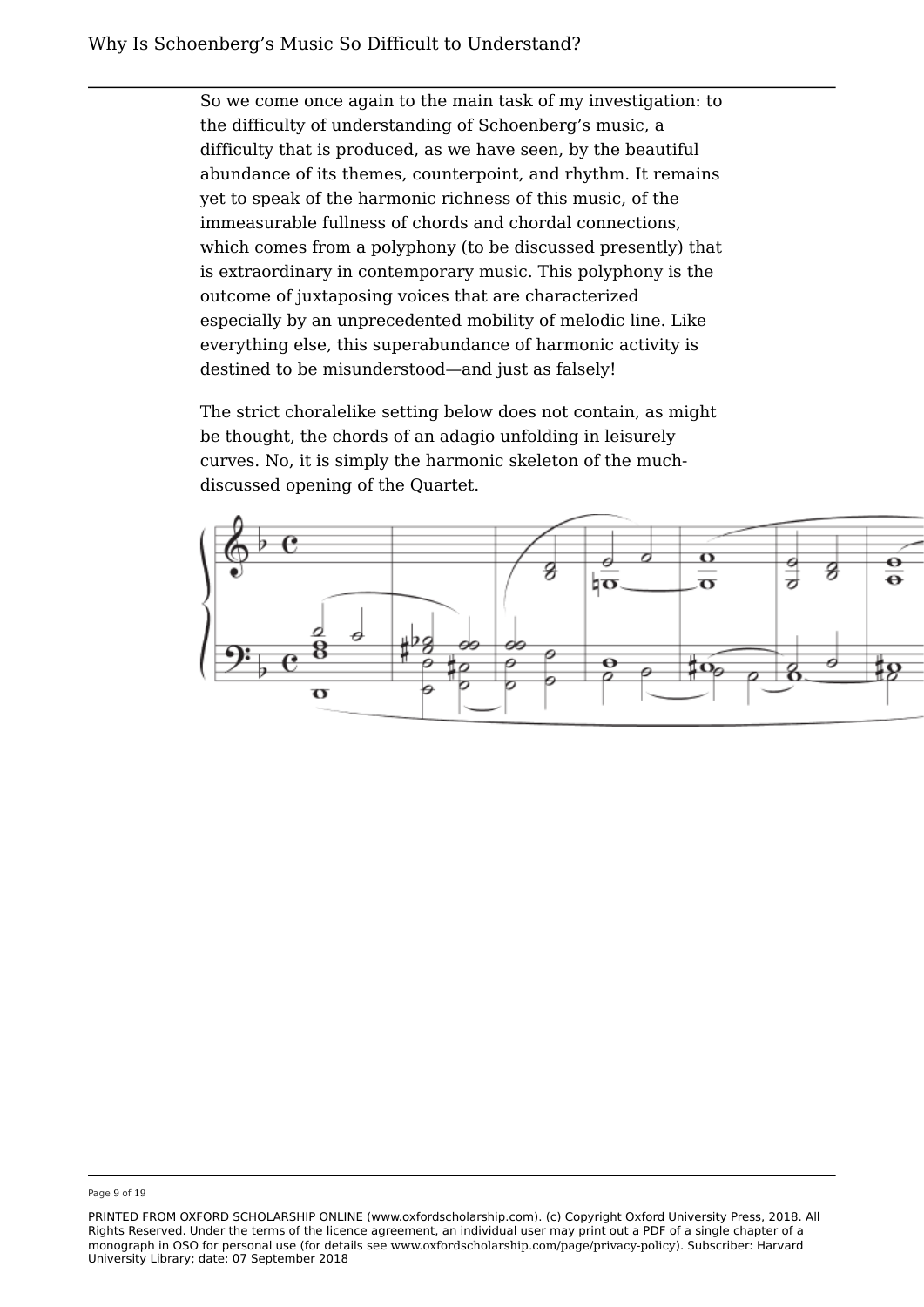



It seems inconceivable that something so simple could ever fail to be understood and be greeted by its first audiences, in search of scandal, as an orgy of dissonances. So unusually many and diverse chords lined up within the narrow space of ten measures in a quick *alla breve* time—even though logical explains how an unsophisticated ear accustomed to the poverty of chord degrees in other contemporary music cannot take in a succession of five or more harmonies in a few seconds without finding "hypertrophy" (another cliché), when only richness and abundance prevail. This last Example should show that the makeup of chords and their connections cannot be blamed for difficulty of understanding. Nowhere in the

Page 10 of 19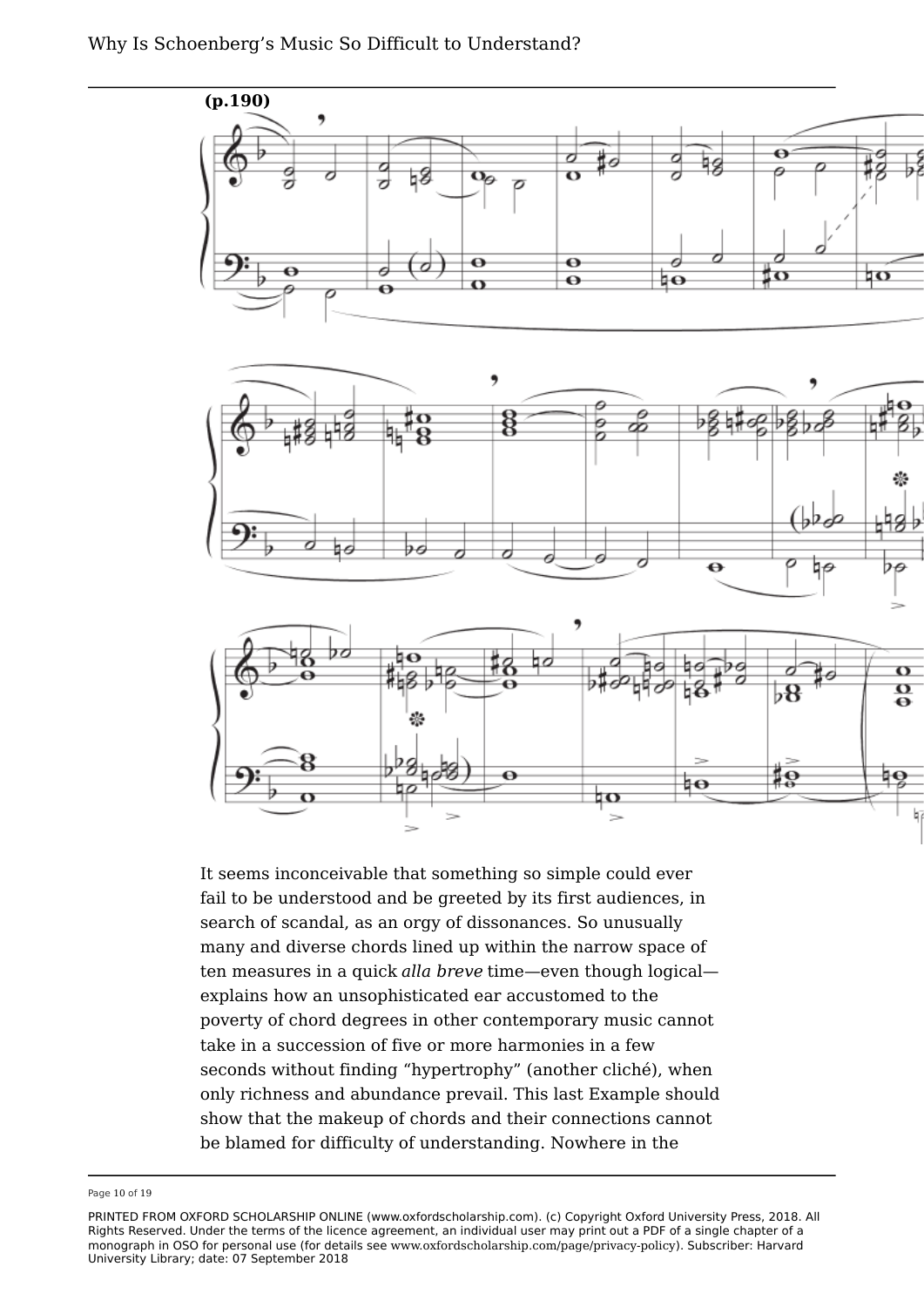Quartet's ten measures, not even in the most fleeting sixteenth note, is found a simultaneity that would need further explanation for an ear trained in the harmony of the past century. Even the two whole-tone chords (marked by  $*$  [in the musical Example above]), with their chromatic preparation and resolution, could not today offend anyone's moral principles without making him the laughingstock of the musical world.

 **(p.191)** So we see how incorrect it is, and always has been, to assess Schoenberg's music by speaking of a reckless "modern" voice leading that ignores the harmonies it generates. These ten measures that I have shown can just as well be found in any part of this work. Even those passages in the development having the boldest harmony are no playground littered with unsupervised chords arising by accident. Even here nothing happens by chance, and whoever still cannot follow along must quietly take the blame himself and trust in the hearing of a master who produces these things that seem difficult to us with the same ease with which he tosses off the most complex contrapuntal exercise before the eyes of his students. And to the question of whether he "had then been really aware" of an especially difficult passage in one of his works, he answered with quip that contains a deep truth: "Yes, right when I composed it!"

A style shaped by such an unwavering musicality encompasses all compositional possibilities and is accordingly never entirely or fundamentally explainable. Not even theoretically.

The results so far of my analysis (however thorough my intentions) have far from exhausted the content of these few measures. For Example, it is still to be mentioned that its voices, created from the very beginning in invertible counterpoint, admit by the rules of polyphony a variety of manifestations in the different reprises of the main idea. And since nothing is repeated mechanically in this early work by Schoenberg, the melodies of the violin and cello are the first to change places. To represent this graphically, let the vertical order of voices in the first measures of the Quartet be:

1

2

Page 11 of 19

PRINTED FROM OXFORD SCHOLARSHIP ONLINE (www.oxfordscholarship.com). (c) Copyright Oxford University Press, 2018. All Rights Reserved. Under the terms of the licence agreement, an individual user may print out a PDF of a single chapter of a monograph in OSO for personal use (for details see www.oxfordscholarship.com/page/privacy-policy). Subscriber: Harvard University Library; date: 07 September 2018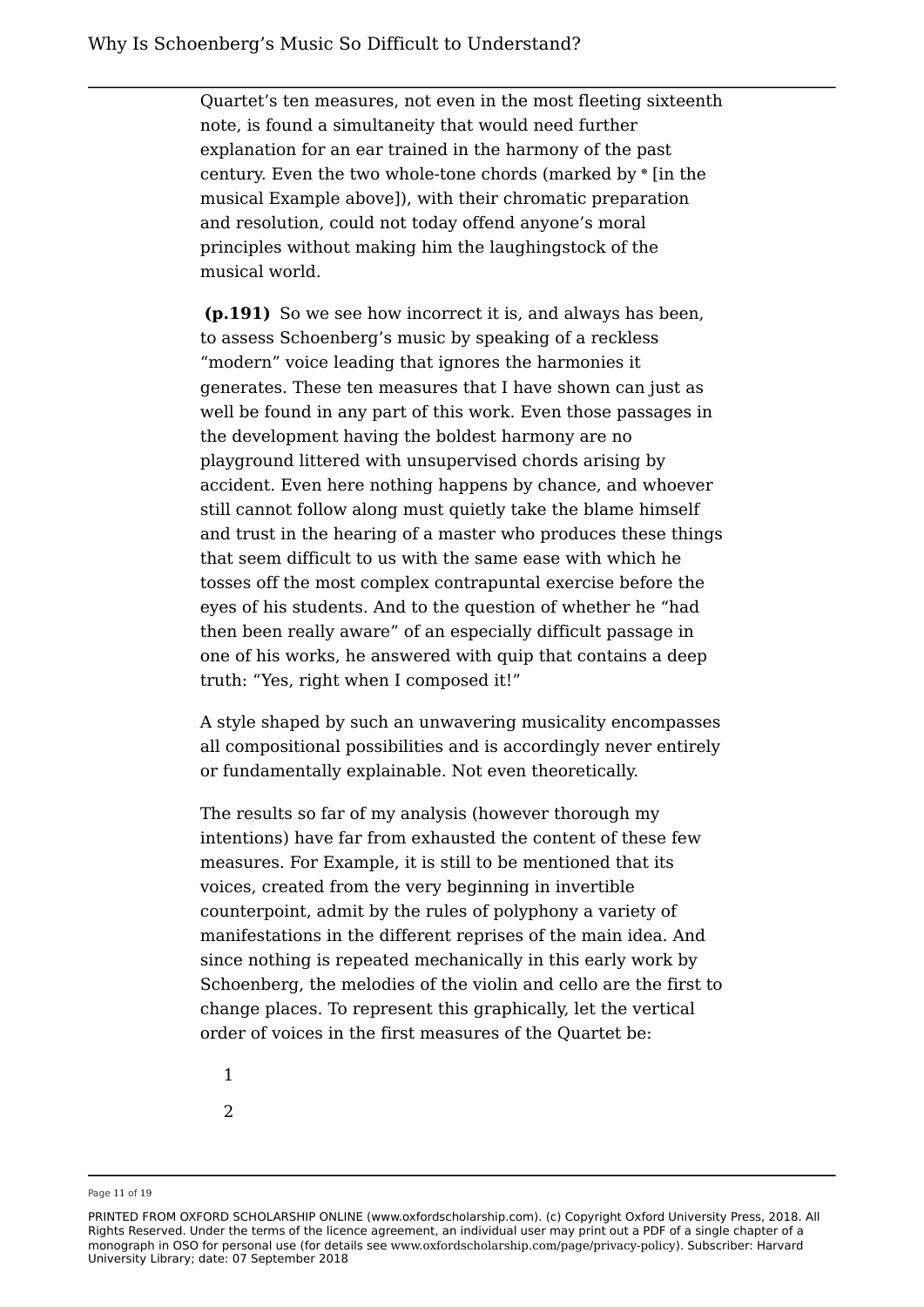3.

On page 5 of the study score [from m. 30] these take the order

3 (in octaves [in Violins I and II]) 2 a *z* a *z* a *z* a *z* a *z* a *z* a *z* a *z* a *z* a *z* a *z* a *z* a *z* a *z* a *z* a *z* 1.

On their third appearance (page 8 [m. 65]) the subsidiary voices, while strictly preserving their melodic notes, are varied. The ordering is then:

2 (variant in sixteenth notes [in Violin II])

- 1 (in octaves [in Violin I and Viola])
- 3 (whirling in eighth-note triplets [in Cello]).

 **(p.192)** Finally, at the last reprise of the main section (page 53 [m. 909]), the main voice and counter voice, apart from the countless combinations with other themes in this work, have the order:

3 (variant in eighth-note triplets, which is different from the preceding one [in Violin I])

- 1 (in octaves [in Violin II and Viola])
- (3, inversion in an eighth-note diminution  $\left[$ in Cello $\right]$ ).<sup>26</sup>

These ten initial measures and their recurrences that are varied in these ways are only a very, very small fragment of this nearly hour-long work. They can give only a general idea of the harmonic activity that thrives in thousands of measures in this music, together with an abundance of polyphony and counterpoint not heard since the time of Bach. One can calmly assert, with no charge of exaggeration, that each of its smallest phrases, each accompanimental figure is significant for the melodic development of the four voices and for their ever changing rhythm. To use a single word, each one is *thematic*. And this occurs within a single large symphonic movement, whose colossal architecture cannot even be superficially explored in the context of this study.

We should not be surprised if an ear accustomed to the music of the last century cannot follow such occurrences as here. In that music homophony almost always prevails, themes are made from symmetric two- and four-measure units, and developments and elaborations are largely unthinkable

Page 12 of 19

PRINTED FROM OXFORD SCHOLARSHIP ONLINE (www.oxfordscholarship.com). (c) Copyright Oxford University Press, 2018. All Rights Reserved. Under the terms of the licence agreement, an individual user may print out a PDF of a single chapter of a monograph in OSO for personal use (for details see www.oxfordscholarship.com/page/privacy-policy). Subscriber: Harvard University Library; date: 07 September 2018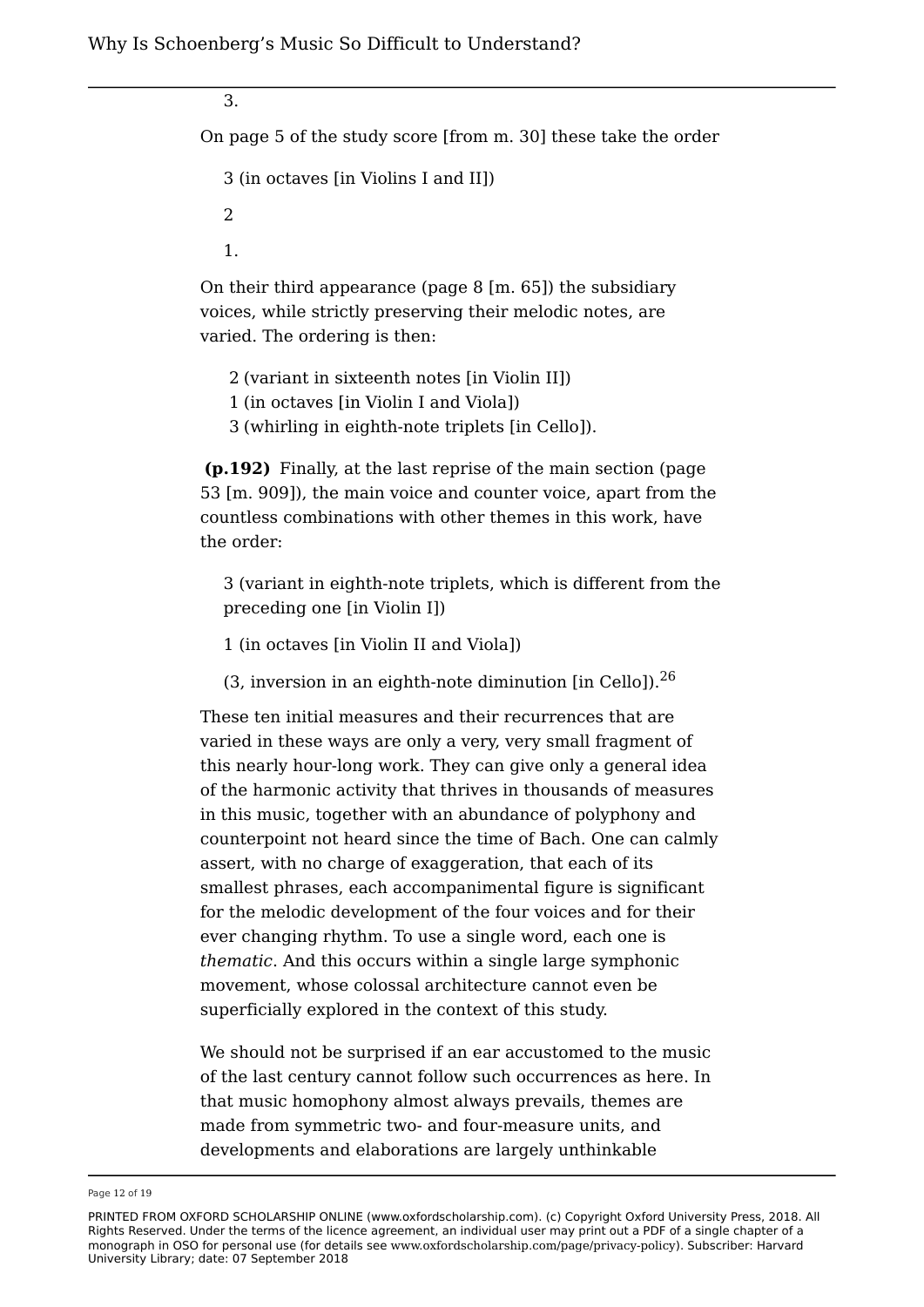without numerous mechanical repetitions and sequences. All of this demands a relative simplicity in harmony and rhythm. Decades of familiarity with such things make the listener of today quite incapable of understanding music of a different type. He is irritated by the revival of an unfamiliar technique and the departure from the tried-and-true, even in a single musical element that may still be allowed from the standpoint of rules. In Schoenberg's music there is a combination, a simultaneous appearance, of properties that would be considered traits of good music if they were found individually or distributed over different periods of time.

Let us think of Bach's polyphony, or of the often quite free thematic design, in respect to construction and rhythm, of the classicists and their forerunners. Or of the romantics, with their juxtaposition of distantly related tonal regions that still today is considered bold, or of Wagner's new chords, produced by chromatic alteration and enharmonic change, with their obvious incorporation into tonality. Finally of Brahms's thematic and motivic work, which often reaches to the smallest details.

It is clear that a music that brings together *all* of these resources inherited from the classicists will not only be different from contemporary music from which such a combination—as I will show—is absent. Despite its characteristics recognized as traits of all good music, despite its pronounced richness in all musical areas—or, **(p.193)** better, precisely because of this—such music will be as difficult to understand as Schoenberg's music in fact is.

I will be criticized in this study for having proved something that is in no need of proof—that the D Minor Quartet is difficult—when it is actually a "tonal" work that is no longer a problem, and, quite the opposite, generally recognized and thereby understood. Even if that goes too far, I admit that the question addressed in this article would seem to be answered only if what I showed in a few bars in the minor mode is also demonstrated in at least one Example of so-called atonal music. But to do so would raise questions not only of difficulty, but also (as will probably have been seen in my analysis) of proving that things are right and proper in this music despite much that will be found quite difficult to understand. Things are right and proper, to be sure, things demonstrably of the highest art! Of course this is easier to show with an Example

Page 13 of 19

PRINTED FROM OXFORD SCHOLARSHIP ONLINE (www.oxfordscholarship.com). (c) Copyright Oxford University Press, 2018. All Rights Reserved. Under the terms of the licence agreement, an individual user may print out a PDF of a single chapter of a monograph in OSO for personal use (for details see www.oxfordscholarship.com/page/privacy-policy). Subscriber: Harvard University Library; date: 07 September 2018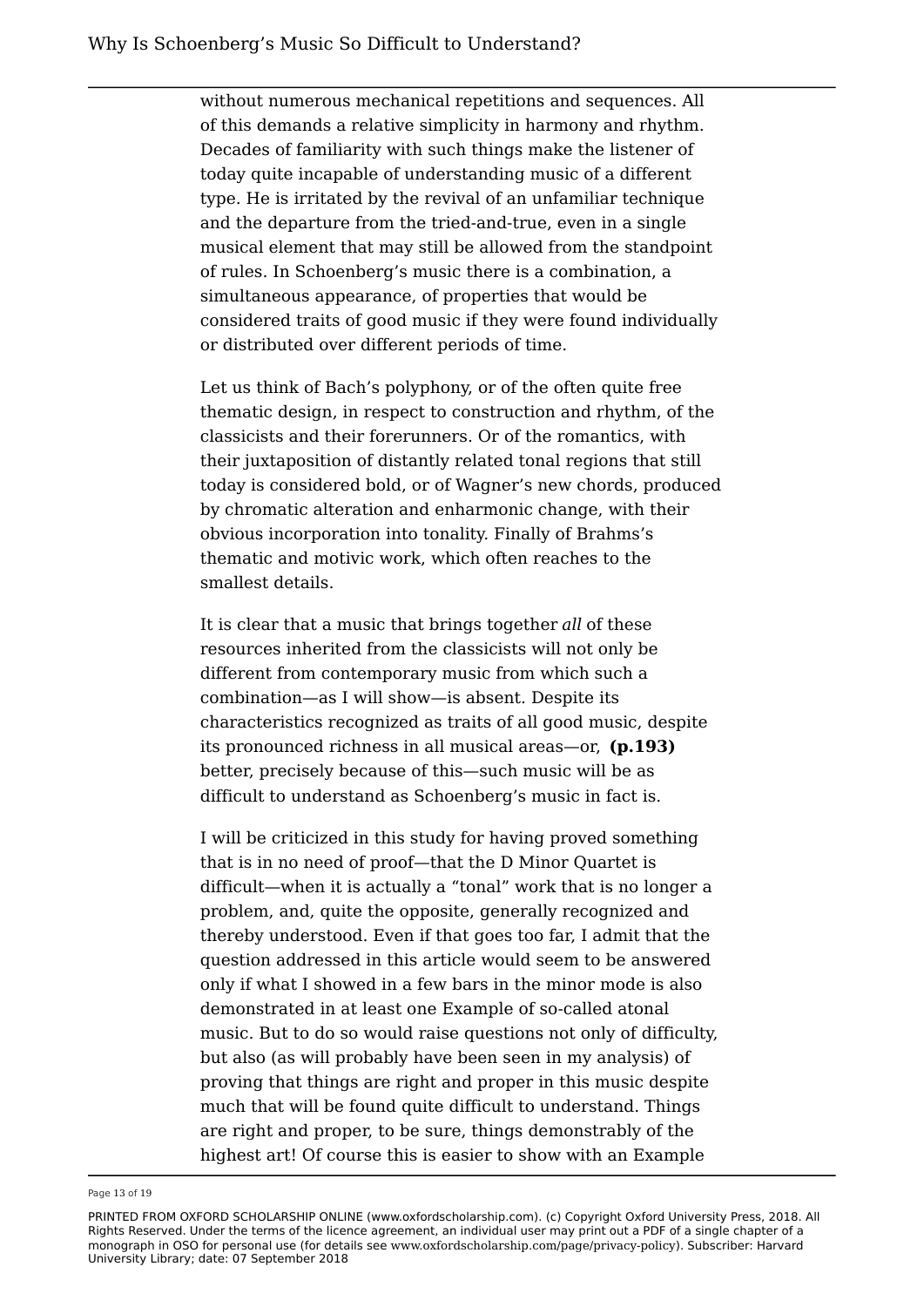that still rests on major and minor tonality, but, in spite of that, having the additional advantage that the music in its day caused as much agitation as "atonal" music does today. And from the moment when *I noticed that this [agitation] was as evident with the former music as with the latter*, I would need only to extend\* what I said about these ten Quartet measures to some chosen passage in his later and most recent works. *And the agitation is just as great*, not only with the works of Schoenberg—the "father of the atonal concept," as he is generally known—but also with those of the majority of the musical universe. So the question of the title would appear to be answered here too and evidence produced that things those of the highest art—are right and proper in this music. We shall see that *it is not so much so-called atonality*—an expression much on the lips of contemporaries—*that creates difficulty of understanding*, but instead the other structures of Schoenberg's music: the fullness of artistic means that are achieved and generally applied also in this harmonic style, the drawing together of all existing compositional resources from the music of past centuries, and, in a word, its immeasurable richness.

Here too we find the same diversity in harmony and the same multiple chord degrees marking cadences. Here too melody suited to such harmonies, melody that puts to the boldest use the resources of the twelve tones. Here too the asymmetry and free construction of themes, with their untiring motivic work. Here too the art of variation that reaches in this music to themes as well as to their harmonization, counterpoint, and rhythm. Here too a polyphony that spreads over an entire work and an unparalleled contrapuntal technique. Here too, finally, the multiplicity and differentiation of rhythm. Let it be said again that in addition to its own laws, this rhythm is also subjected to those of variation, thematic development, counterpoint, **(p.194)** and polyphony. Here too an art of construction is attained that proves how wrong it is to speak of any "dissolved rhythm" in Schoenberg's music.

Viewed from this universal standpoint, other contemporary composers—even those whose harmonic language has broken with the domination of the triad—appear fundamentally different. Of course, in their music we may find the artistic means just enumerated, but we never find them, as with

Page 14 of 19

PRINTED FROM OXFORD SCHOLARSHIP ONLINE (www.oxfordscholarship.com). (c) Copyright Oxford University Press, 2018. All Rights Reserved. Under the terms of the licence agreement, an individual user may print out a PDF of a single chapter of a monograph in OSO for personal use (for details see www.oxfordscholarship.com/page/privacy-policy). Subscriber: Harvard University Library; date: 07 September 2018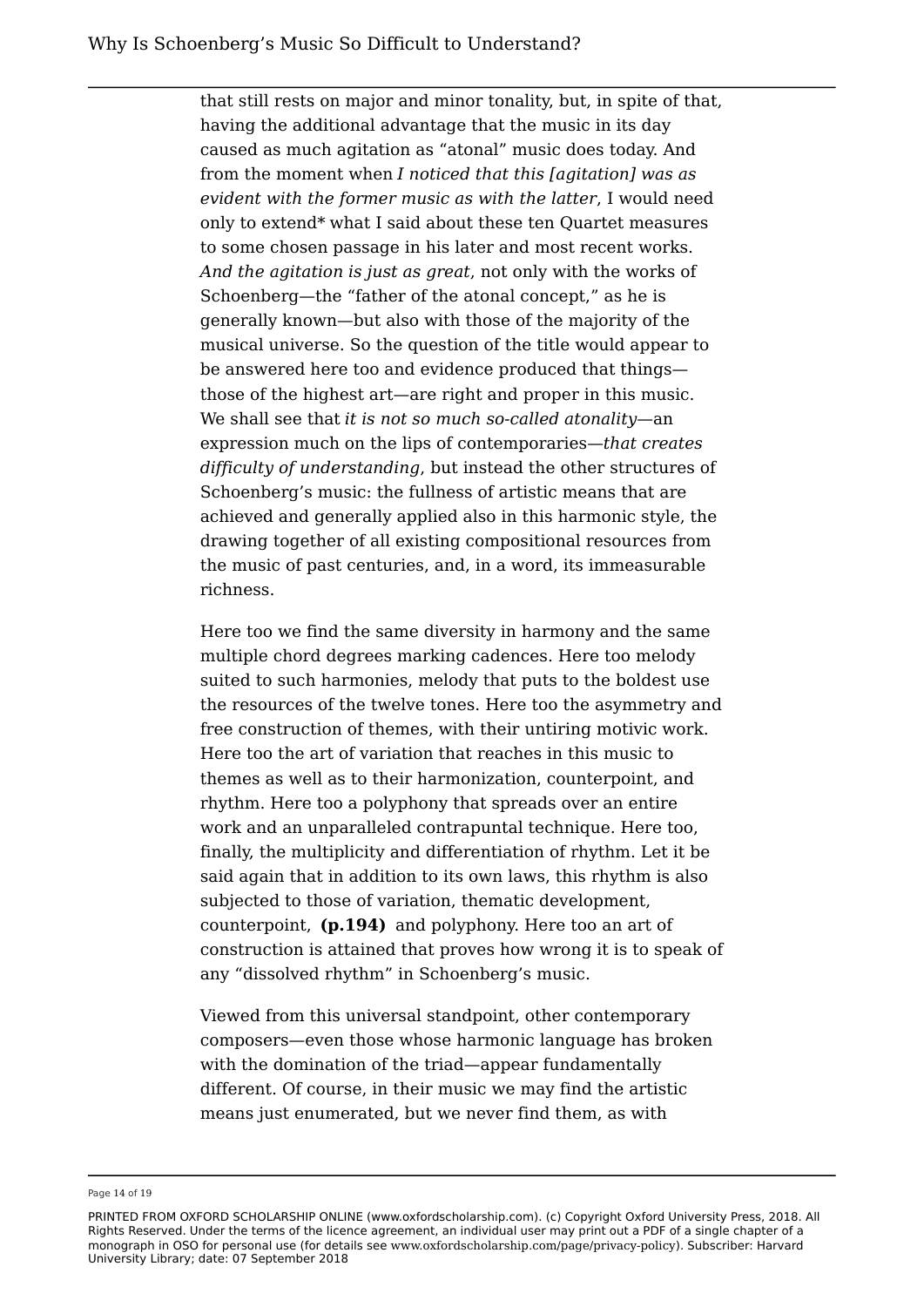Schoenberg, combined in the work of any one personality. They are instead always divided up among different factions, schools, age groups, nations, and their representatives.

One composer will adopt a polyphonic style but reduce thematic development and the art of variation to a bare minimum. Another will use bold harmonies, not shrinking from any combination of tones, but then write a single melodic line that scarcely exceeds a simple homophony in two- and fourmeasure phrases. For some, "atonality" consists in placing false basses beneath primitive harmonic phrases. Others use two or more (major or minor) keys simultaneously, in either one of which the remaining musical procedures dwindle under a frightful poverty of invention. Music that is distinguished by a richly moving melody and free thematic construction will suffer from inertia in its harmony, marked by a poverty of chord degrees, long-sustained chords, endless pedal points, and repetitive harmonic progressions. We can generalize that music of this type could scarcely get by without its mechanical repetitions and primitive sequences, something seen especially in rhythm. This borders on monotony, as it uses its many changes of meter and displacements of beat to disguise scantiness as formal richness. Its rhythms—stiff, hammering, dancing, bouncing—more often than not are the only point of cohesion in an otherwise trivial music. The representatives of this compositional technique are those who are praised as "strong rhythmicists."

The orientation toward these more or less fixed principles, this exaggerated one-sidedness that approaches mannerism, this self-satisfaction or (to put it nicely) being "modern but not extreme" promotes the accessibility and the relative popularity of this "atonal" and otherwise "progressively oriented" music. Even if it places one or a few difficulties before the listener, it usually does not deviate in any other respect from the conventional and is often intentionally "primitive," so that owing precisely to these negative qualities it can please the ear of the musically less gifted, and, in a word, make for easy appeal. All the more so since the authors of such music, to be pure in style, need be conscious only of their own type of modernity and feel no necessity to accept the consequences of a *combination* of all resources.

Page 15 of 19

PRINTED FROM OXFORD SCHOLARSHIP ONLINE (www.oxfordscholarship.com). (c) Copyright Oxford University Press, 2018. All Rights Reserved. Under the terms of the licence agreement, an individual user may print out a PDF of a single chapter of a monograph in OSO for personal use (for details see www.oxfordscholarship.com/page/privacy-policy). Subscriber: Harvard University Library; date: 07 September 2018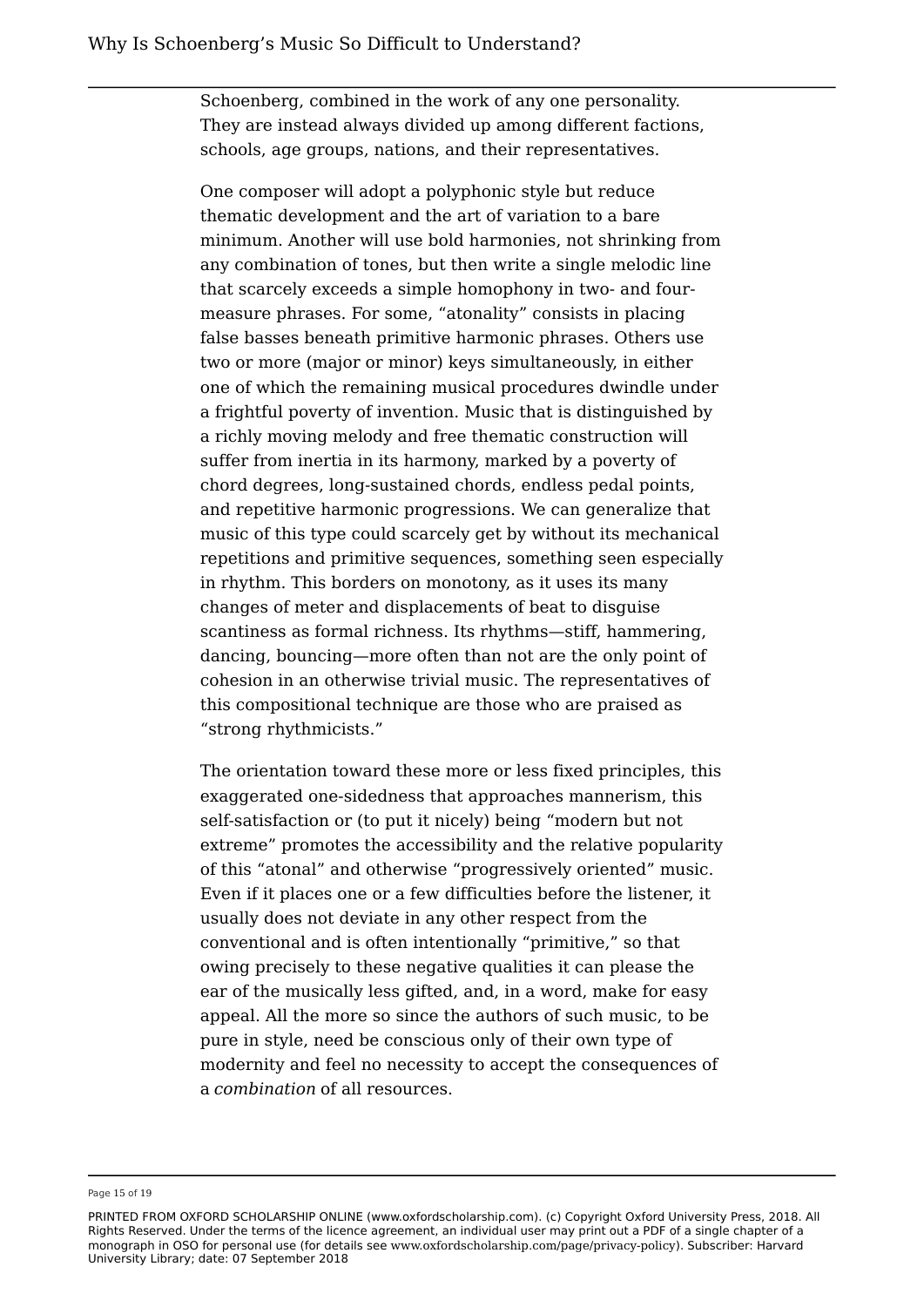Let me repeat that there exists an inescapable necessity to accept even the most far-reaching consequences of a selfchosen musical universality, and this is uniquely found in Schoenberg's compositions. And this, I believe, points to the final and perhaps strongest reason for its difficulty of understanding. This noble necessity is observed with a sovereignty found, I would say, only in the genius. It supports everything I have said about Schoenberg's great expertise, which is beyond that of any contemporary, and leads to the assumption—no, to the certainty—that here **(p.195)** we have the work of a master. When all the "classics of our time" are in the past, Schoenberg will be one of the few who will be called a classic for all times. Not only has he "drawn from German musical culture the final, boldest conclusions," as Adolf Weißmann aptly put it in his book *Die Musik in der Weltkrise*<sup>27</sup> he has also brought them further than those who sought new paths without reason, and thus, consciously or not, negated to some degree the art of this musical culture. So today, on Schoenberg's fiftieth birthday, one need be no prophet to say that through the works that he has already sent forth into the world, the supremacy of his own art seems assured—as well as that of German music for the next fifty years.

#### Notes:

Alban Berg, "Warum ist Schönbergs Musik so schwer verständlich?," *Musikblätter des Anbruch* 6 (1924): 329–41. Translated by Bryan R. Simms © 2013.

(\*) An expression that Schoenberg has also used, independently from Reger, for his own musical language.

(\*) Egon Wellesz, *Arnold Schönberg* [Leipzig: E. P. Tal, 1921), 26–27; English translation by William Kerridge (London: Dent, 1925), 19–20].

(\*) When it is recognized that the sixth measure is a variation of the third and that the seventh measure is a variation of the previous measure, the feeling for musical coherence (without which music would be senseless) becomes obvious.

(\*) For Example in the Woodwind Quintet [op. 26], about which I dare to speak without knowing a note. Its composition, which is nearing completion, was begun in this summer of 1924

Page 16 of 19

PRINTED FROM OXFORD SCHOLARSHIP ONLINE (www.oxfordscholarship.com). (c) Copyright Oxford University Press, 2018. All Rights Reserved. Under the terms of the licence agreement, an individual user may print out a PDF of a single chapter of a monograph in OSO for personal use (for details see www.oxfordscholarship.com/page/privacy-policy). Subscriber: Harvard University Library; date: 07 September 2018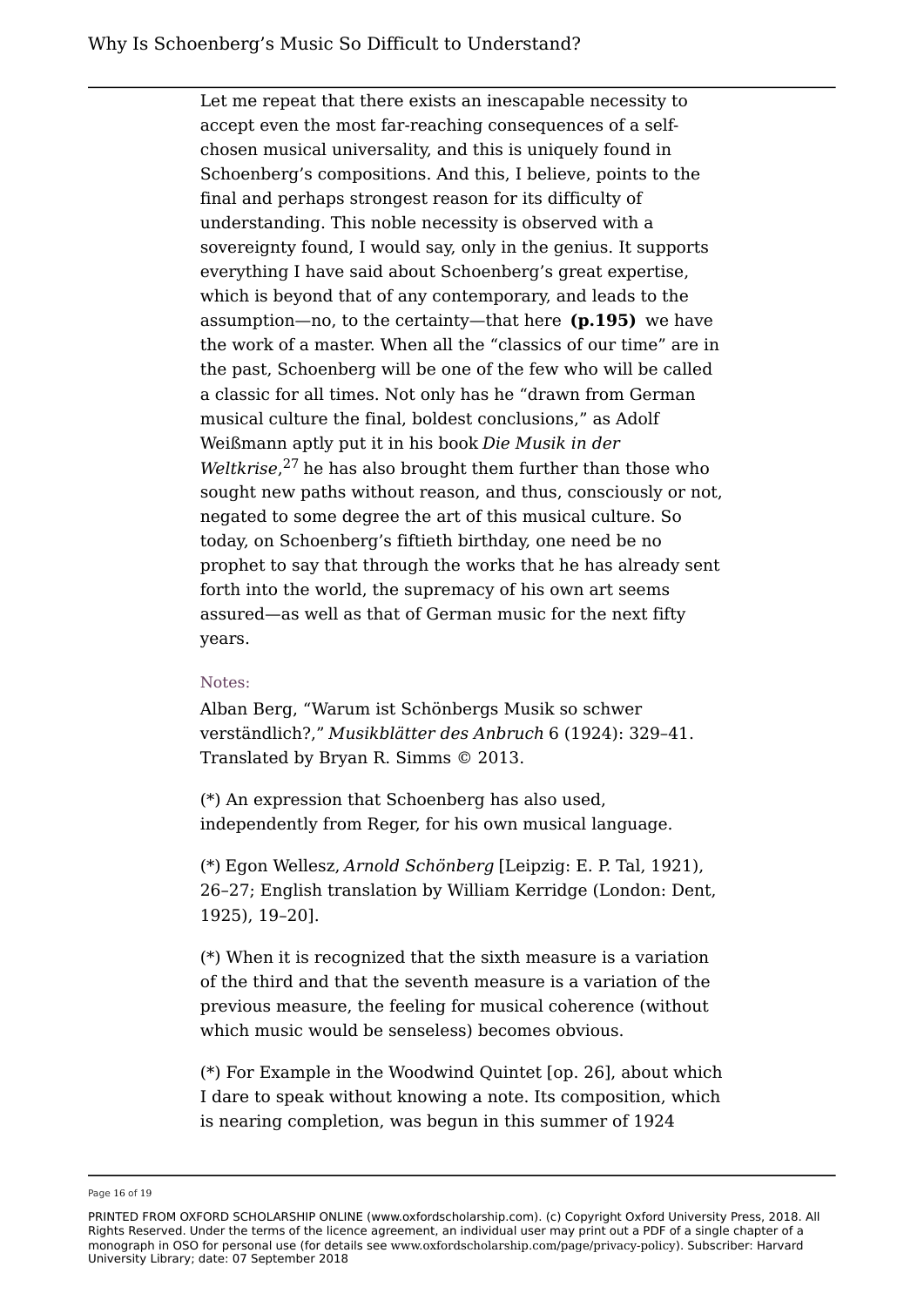(what a coincidence!), in the same place [Traunsee] where exactly twenty years earlier the D Minor Quartet was begun.

(20.) Ludwig Bußler, *Musikalische Formenlehre* (Berlin: Carl Habel, 1878): 54. Bußler's Examples of uneven metric units which he explains as extensions or condensations of regular units—come mainly from works by Mozart.

(21.) Berg's source for this assertion was probably an article by Egon Wellesz, "Analytische Studie über Max Regers 'Romantische Suite,'" *Zeitschrift für Musikwissenschaft* 4 (1921–22): 106–15. Here Wellesz describes the *Romantic Suite* as "asymmetrical and a good illustration of a remark attributed to Reger, that he writes musical prose" (p. 107). See Susanne Popp, "Zur musikalischen Prosa bei Reger und Schönberg," Festschrift für Ottmar Schreiber, Reger-Studien 1 (Wiesbaden: Breitkopf & Härtel, 1978), 59–77.

(22.) The opening of Schoenberg's Quartet is in 4/4 time and marked "not too fast," not, as Berg says, a fast *alla breve*.

(23.) Berg's quotation from Wellesz's text is not exact. The original reads: "To penetrate the psychology of his creations, the sketchbooks, which he used exclusively during the epoch of the First and Second Quartets, the Chamber Symphony, and the songs and sketches from this time, are of the greatest value. No one who has examined them will be able to say that Schoenberg's music is contrived, intellectualized, or any other such slogan used to deny the superiority of his overflowing fantasy. Every thematic idea is conceived of immediately with all of its counter themes."

(24.) Here Berg probably refers to a review of Schoenberg's *Pelleas und Melisande* by Julius Korngold ("Festaufführungen Wiener Musik," *Neue freie Presse*, 5 June 1920) in which Korngold characterized *Pelleas* as "arrhythmic mood music." Schoenberg's music had been earlier been described as *arhythmisch* in Arnold Schering's lecture-essay "Die expressionistische Bewegung in der Musik," in *Einführung in die Kunst der Gegenwart* (Leipzig: E. A. Seemann, 1919), 139– 61.

Page 17 of 19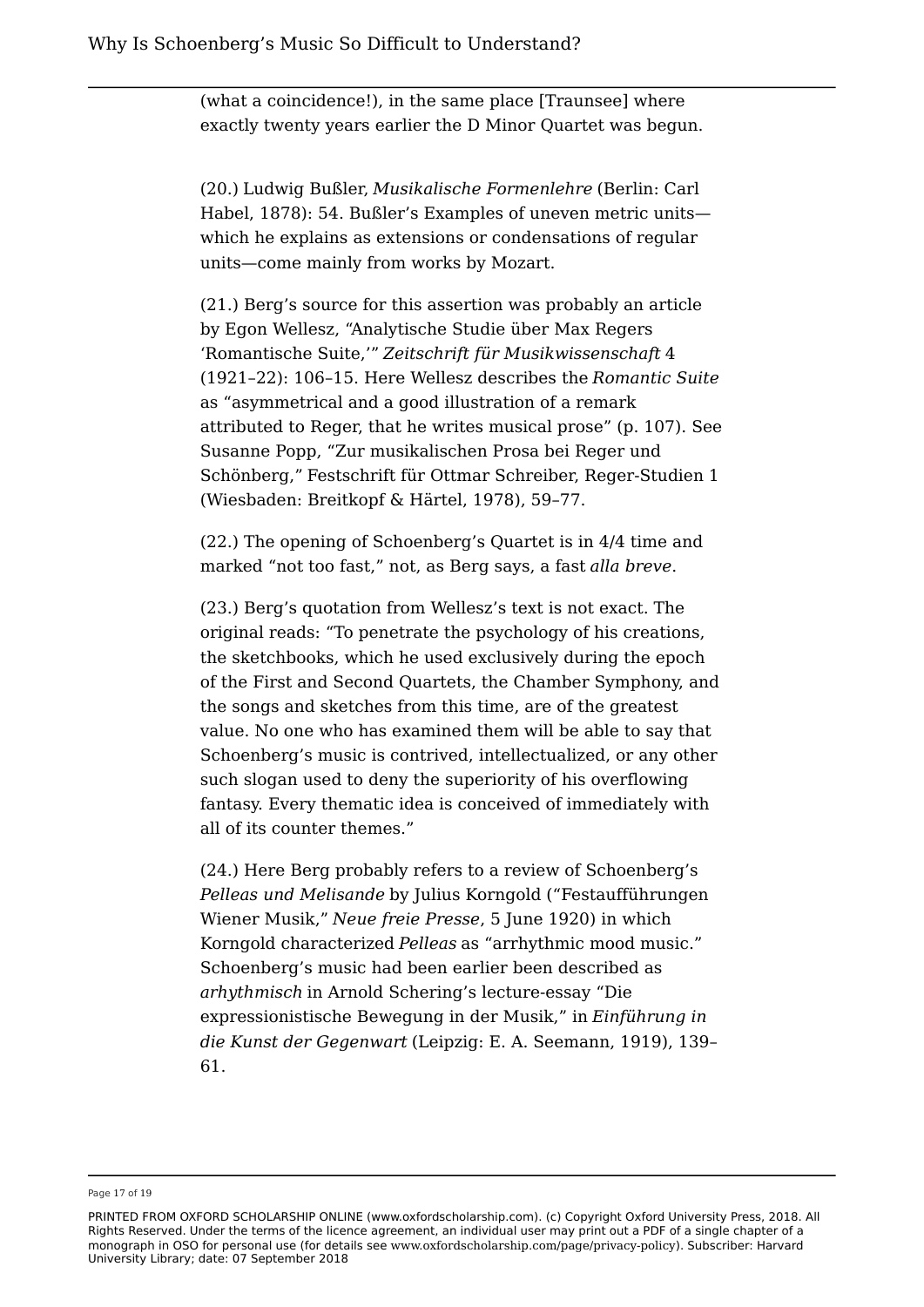(25.) Werner Grünzweig suggests that Berg is referring here mainly to Hans Pfitzner, the composer who "waters down" concepts. Werner Grünzweig, *Ahnung und Wissen, Geist und Form: Alban Berg als Musikschriftsteller und Analytiker der Musik Arnold Schönbergs*, ABS 5 (Vienna: Universal Edition, 2000), 108.

(26.) Here are the beginnings of the three passages that Berg cites:



Page 18 of 19